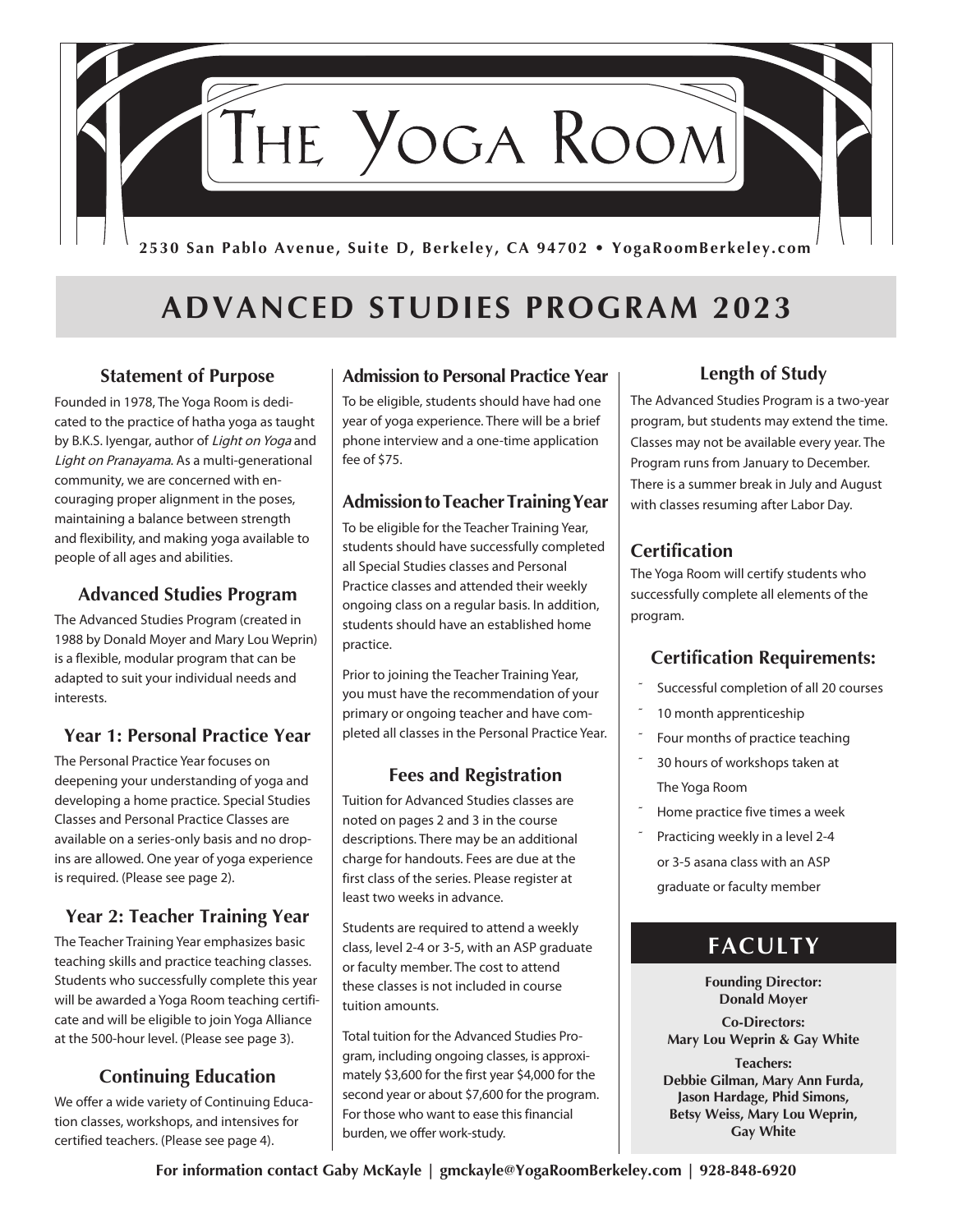

# **SPECIAL STUDIES & PERSONAL PRACTICE**

### **Offered in 2023**

**Weekly Requirements** 

Special Studies Class / Personal Practice Class Mondays and Tuesdays, 5:45–7:15 pm Weekly Ongoing Class: Level 2–4 or 3–5 Home Practice: 5 times per week

#### **Special Studies Classes**

These classes provide a general background in anatomy, breathing, and yoga philosophy.

Breathing Awareness Yoga Anatomy I & II The Wisdom of Yoga Kinesiology and Yoga

#### **Personal Practice Classes**

These classes are intended to give the student a deeper understanding of the poses and to help develop a home practice.

> Intro to Advanced Yoga Studies Practice of Standing Poses Practice of Inverted Poses Practice of Forward Bends Practice of Backbends

#### **Ongoing Yoga Class**

Participants in the Personal Practice Year are required to attend a weekly class, level 2-4 or 3-5, with an ASP graduate or faculty member.

#### **Home Practice**

First-year students are required to practice at home a minimum of five times per week: twice for one hour and three times for at least 30 minutes. Second-year students are required to practice a minimum of five times a week for at least one hour each time.

#### **Evaluation**

Students will be interviewed prior to beginning the Teacher Training courses to assess their readiness for the Teacher Training track. To be eligible for the Teacher Training track, students must have successfully completed all Special Studies classes and attended their weekly ongoing class on a regular basis. In addition, students should have maintained a consistent home practice.

#### **COVID CONSIDERATIONS**

We are committed to offering ASP Year 1 classes in 2023 and Year 2 classes in 2024 on Zoom and will offer hybrid classes when public health recommendations permit. Workshop and intensive classes (in person only, Zoom only, or hybrid) are at the discretion of the teacher. We strongly encourage ASP students to attend in-person when possible.

### **OVERVIEW CLASS DESCRIPTIONS**

### **January-February 2023**

**BREATHING AWARENESS** *with Gay White*

**Mon, 5:45–7:15pm, 1/9–2/27 | 8 classes, \$256** Each class will begin with supported and restorative poses to relax the pelvis and open the chest. We will then practice breathing awareness and some basic pranayama. There will be time for questions and discussion.

#### **INTRO TO ADVANCED STUDIES** *with Debbie Gilman*

**Tues, 5:45–7:15pm, 1/10–2/28 | 8 classes, \$256** This class explores: What is yoga? How does your yoga practice fit into the broader landscape of the diverse history of yoga? What does it mean to have a regular personal practice? Together we will get set up for home practice and explore ways of reflecting on and writing about it.

### **March-April 2023**

**YOGA ANATOMY I** *with Jason Hardage*

**Mon, 5:45–7:15pm, 3/6–4/24 | 8 classes, \$256** Anatomy I will study the structure of the body, including the axial and appendicular skeleton, as well as joint characteristics and range of motion.

#### **PRACTICE OF STANDING POSES** *with Betsy Weiss* **Tues, 5:45–7:15pm, 3/7–4/25 | 8 classes, \$256**

The standing poses strengthen the legs, improve the mobility of the hip joints, and create a firm and steady base for the elongation of the spine. In this course, we will explore proper alignment, sequencing of poses, and the use of props.

#### **May-June 2023 PRACTICE OF INVERTED POSES** *with Gay White* **Mon, 5:45–7:15pm, 5/1–6/26 | 8 classes, \$256**

This class will focus on the practice of headstand, shoulder stand, handstand, and elbow balance. We will explore different ways to practice inverted poses in terms of sequence, modifications, and alternatives for those with injury and limitation.

#### **THE WISDOM OF YOGA** *with Phid Simons*

#### **Tues, 5:45–7:15pm, 5/2–6/27 | 8 classes, \$256**

This course will introduce the principles and common themes of Indian philosophy, as taught in the Yoga Sutras and the Bhagavad Gita. We'll apply the wisdom of these ancient teachings as a guide to self-understanding, more effective practice, and greater happiness.

**July/Aug – Summer Break**

### **September-October 2023**

#### **YOGA ANATOMY II** *with Mary Ann Furda*

 **Mon, 5:45–7:15pm, 9/11–10/30 | 8 classes, \$256** We will study the major muscles of the spine, shoulders, arms and hands, pelvis, legs and feet. Prerequisite: Yoga Anatomy I.

#### **PRACTICE OF FORWARD BENDS**

*with Debbie Gilman* **Tues, 5:45–7:15pm, 9/12–10/31 | 8 classes, \$256** This course will focus on sequencing and practicing seated forward bends. We will also learn how to modify poses to deal with limitations and injuries. Students will be asked to keep a journal of observations and insights.

### **November-December 2023**

#### **KINESIOLOGY AND YOGA** *with Mary Ann Furda*

**Mon, 5:45–7:15pm, 11/6–12/18 | 7 classes, \$224** This class will focus on the basic principles of movement of the major muscles and joints, especially the knees, hips, pelvis, spine, and shoulders.

#### **PRACTICE OF BACKBENDS** *with Gay White*

**Tues, 5:45–7:15pm, 11/7–12/19 | 7 classes, \$224** Backbends restore a normal spinal curve and strengthen the back muscles. They open the chest, stimulate the nervous system and increase vitality. This class is meant to deepen our understanding of backbends and explore different ways of practicing them.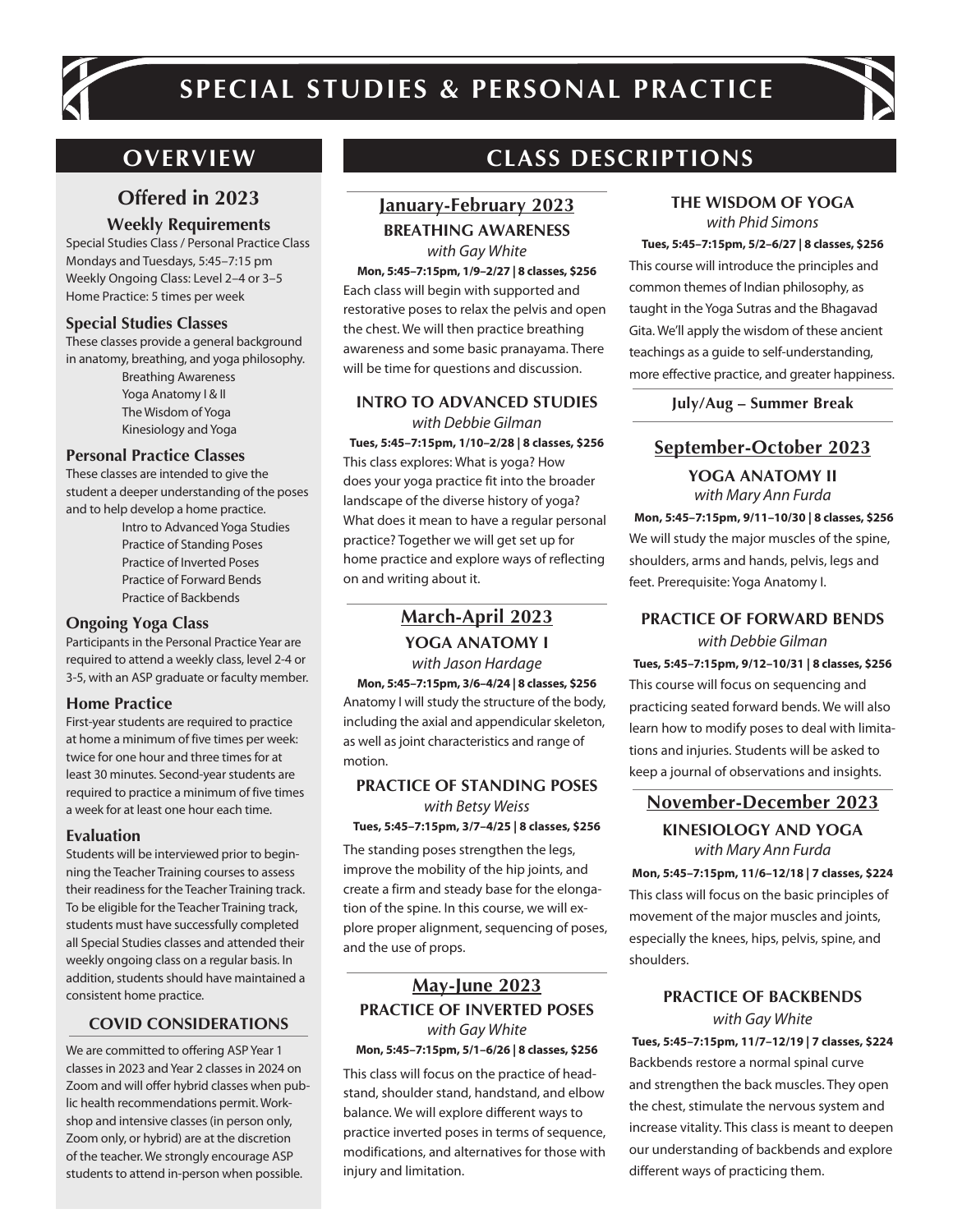

# **TEACHER TRAINING**



### **OVERVIEW**

### **Offered in 2024**

#### **Weekly Requirements**

Teacher Training / Teaching Practice Classes Tuesdays and Wednesdays, 5:45–7:15pm

| <b>Saturday Workshops</b> |
|---------------------------|
| Apprenticing              |
| Supervised Teaching       |
| <b>Ongoing Yoga Class</b> |
| <b>Home Practice</b>      |

**Monthly** 10 months 4 months Level  $2-4$  or  $3-5$ 5x 1 hr per week

#### **Teacher Training Classes**

These classes explore basic principles of movement in relation to asana practice.

Foundations of Asana Teaching of Standing Poses Teaching of Inverted Poses Teaching of Backbends Teaching of Forward Bends

#### **Teaching Practice Classes**

These classes focus on communication skills and hands-on adjustments. Basic Teaching Skills Introduction to Apprenticing Pranayama Teaching Practice Class I & II

#### **Saturday Workshops**

To graduate, you must attend at least 30 hours of Saturday workshops, weekend intensives, or summer intensives at The Yoga Room during your time in the program (can be started in Year 1).

#### **Apprenticing**

Apprenticeship involves assisting for at least ten months at a weekly class, preferably level 1-2 or 1-3, with an ASP graduate or faculty member. Students are required to take Introduction to Apprenticing concurrent with or prior to beginning an apprenticeship. Yoga insurance is required by most studios for student teachers that are assisting in classes.

#### **Supervised Teaching**

You are required to teach an ongoing class for beginning students for at least four months under the supervision of an ASP graduate or faculty member who will observe the class at least once. The fee is \$256.

#### **Ongoing Yoga Class**

Participants in the Teacher Training track are required to attend a weekly class, level 2-4 or 3-5, with an ASP graduate or faculty member.

## **CLASS DESCRIPTIONS**

**Courses must be taken in the order presented below:**

### **January-February 2024**

#### **FOUNDATIONS OF ASANA**

*with Mary Lou Weprin* **Tues, 5:45–7:15pm, 1/9–2/27 | 8 classes, \$256** This asana class will examine the basic principles of movement and alignment, and the spiritual and philosophical values inherent in the Iyengar method of hatha yoga.

### **BASIC TEACHING SKILLS**

*with Gay White* **Wed, 5:45–7:15pm, 1/10–2/28 | 8 classes, \$256** We will consider the fundamental skills required to teach a safe and effective class for beginners, including verbal instructions, organizing a group and teaching topics.

### **March-April 2024**

**TEACHING OF STANDING POSES**

*with Mary Lou Weprin* **Tues, 5:45–7:15pm, 3/5–4/23 | 8 classes, \$256** This class will focus on the sequencing of the standing poses and their relationship to each other. We will learn how to adjust standing poses for particular needs using props and variations of the poses.

### **INTRODUCTION TO APPRENTICING**

*with Gay White*  **Wed, 5:45–7:15pm, 3/6–4/24 | 8 classes, \$256** This series is an introduction to assisting in an asana class. We will practice basic manual adjustments, developing our sense of touch to convey clear directions in a respectful way.

### **May-June 2024**

**TEACHING OF INVERTED POSES** *with Mary Lou Weprin*

**Tues, 5:45–7:15pm, 5/7–6/25 | 8 classes, \$256** This class will explore proper sequencing and preparation for inverted poses, how to determine when a student is ready to practice an inversion, and various ways to prop and modify these poses for special needs.

### **PRANAYAMA**

*with Gay White*

**Wed, 5:45–7:15pm, 5/8–6/26 | 8 classes, \$256** Pranayama is the practice of yogic breathing exercises, which are intended to increase your vitality and improve the quality of your breath. Prerequisite: Breathing Awareness.

**July/Aug – Summer Break**

### **September-October 2024**

### **TEACHING OF BACKBENDS**

*with Mary Lou Weprin* **Tues, 5:45–7:15pm, 9/10–10/29 | 8 classes, \$256** Starting with a basic understanding of movement theory in relation to backbends, we will explore when and how to introduce various poses, including special preparations, and the use of props and adjustments.

#### **TEACHING PRACTICE CLASS I** *with Gay White*

**Wed, 5:45–7:15pm, 9/11–10/30 | 8 classes, \$256** Each week a different apprentice will teach an hour-long class. Written feedback will be requested from all class participants and assessed by the teacher moderating the class.

### **November-December 2024 TEACHING OF FORWARD BENDS**

*with Mary Lou Weprin* **Tues, 5:45–7:15pm, 11/5–12/17 | 7 classes, \$224** This course will explore safe ways to teach seated forward bends, using preparatory exercises, props, and manual adjustments. We will practice both working dynamically for proper alignment and holding the poses longer for their restorative power.

#### **TEACHING PRACTICE CLASS II** *with Debbie Gilman*

**Wed, 5:45–7:15pm, 11/6–12/18 | 7 classes, \$224** Each week a different apprentice will teach an hour-length class. Written feedback will be requested from all class participants, and assessed by the teacher moderating the class.